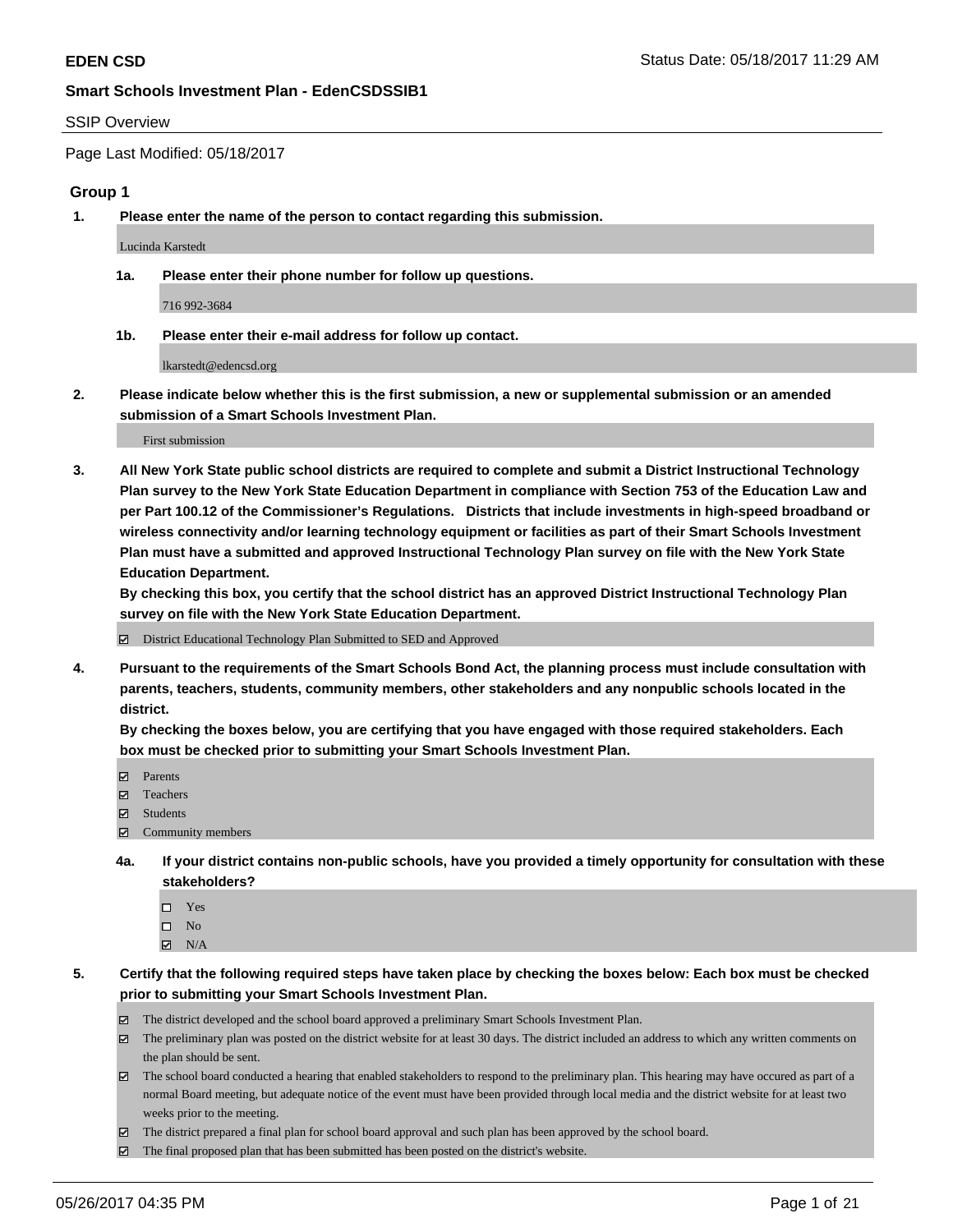## SSIP Overview

Page Last Modified: 05/18/2017

**5a. Please upload the proposed Smart Schools Investment Plan (SSIP) that was posted on the district's website, along with any supporting materials. Note that this should be different than your recently submitted Educational Technology Survey. The Final SSIP, as approved by the School Board, should also be posted on the website and remain there during the course of the projects contained therein.**

Smart Eden CSD Schools Investment Plan Narrative revision 5\_17\_17 1st submission.pdf Smart Schools Investment Plan BOE Presentation 11\_16\_16.pptx

**5b. Enter the webpage address where the final Smart Schools Investment Plan is posted. The Plan should remain posted for the life of the included projects.**

http://www.edencsd.org/Page/5189

**6. Please enter an estimate of the total number of students and staff that will benefit from this Smart Schools Investment Plan based on the cumulative projects submitted to date.**

1,561

**7. An LEA/School District may partner with one or more other LEA/School Districts to form a consortium to pool Smart Schools Bond Act funds for a project that meets all other Smart School Bond Act requirements. Each school district participating in the consortium will need to file an approved Smart Schools Investment Plan for the project and submit a signed Memorandum of Understanding that sets forth the details of the consortium including the roles of each respective district.**

 $\Box$  The district plans to participate in a consortium to partner with other school district(s) to implement a Smart Schools project.

**8. Please enter the name and 6-digit SED Code for each LEA/School District participating in the Consortium.**

| <b>Partner LEA/District</b> | ISED BEDS Code |
|-----------------------------|----------------|
| (No Response)               | (No Response)  |

**9. Please upload a signed Memorandum of Understanding with all of the participating Consortium partners.**

(No Response)

**10. Your district's Smart Schools Bond Act Allocation is:**

\$958,018

**11. Enter the budget sub-allocations by category that you are submitting for approval at this time. If you are not budgeting SSBA funds for a category, please enter 0 (zero.) If the value entered is \$0, you will not be required to complete that survey question.**

|                                       | Sub-           |
|---------------------------------------|----------------|
|                                       | Allocations    |
| School Connectivity                   | $\overline{0}$ |
| Connectivity Projects for Communities | $\overline{0}$ |
| <b>Classroom Technology</b>           | 265,086        |
| Pre-Kindergarten Classrooms           | $\overline{0}$ |
| Replace Transportable Classrooms      | $\Omega$       |
| High-Tech Security Features           | $\overline{0}$ |
| Totals:                               | 265,086        |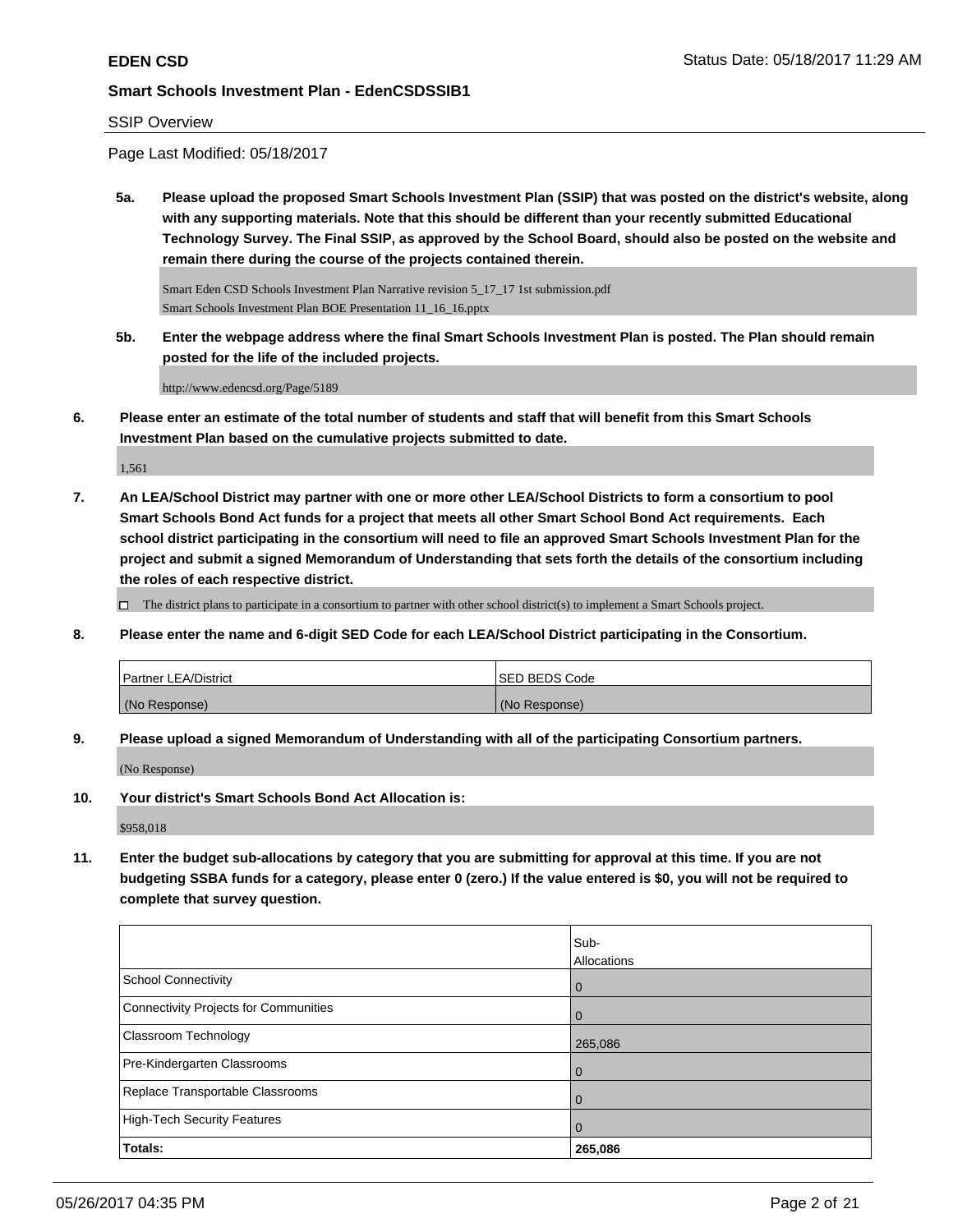## School Connectivity

Page Last Modified: 05/17/2017

## **Group 1**

- **1. In order for students and faculty to receive the maximum benefit from the technology made available under the Smart Schools Bond Act, their school buildings must possess sufficient connectivity infrastructure to ensure that devices can be used during the school day. Smart Schools Investment Plans must demonstrate that:**
	- **sufficient infrastructure that meets the Federal Communications Commission's 100 Mbps per 1,000 students standard currently exists in the buildings where new devices will be deployed, or**
	- **is a planned use of a portion of Smart Schools Bond Act funds, or**
	- **is under development through another funding source.**

**Smart Schools Bond Act funds used for technology infrastructure or classroom technology investments must increase the number of school buildings that meet or exceed the minimum speed standard of 100 Mbps per 1,000 students and staff within 12 months. This standard may be met on either a contracted 24/7 firm service or a "burstable" capability. If the standard is met under the burstable criteria, it must be:**

**1. Specifically codified in a service contract with a provider, and**

**2. Guaranteed to be available to all students and devices as needed, particularly during periods of high demand, such as computer-based testing (CBT) periods.**

**Please describe how your district already meets or is planning to meet this standard within 12 months of plan submission.**

(No Response)

- **1a. If a district believes that it will be impossible to meet this standard within 12 months, it may apply for a waiver of this requirement, as described on the Smart Schools website. The waiver must be filed and approved by SED prior to submitting this survey.**
	- By checking this box, you are certifying that the school district has an approved waiver of this requirement on file with the New York State Education Department.

### **2. Connectivity Speed Calculator (Required)**

|                         | l Number of<br><b>Students</b> | Multiply by<br>100 Kbps | Divide by 1000   Current Speed<br>to Convert to<br>Required<br>l Speed in Mb | in Mb            | Expected<br>Speed to be<br>Attained Within Required<br>12 Months | <b>Expected Date</b><br>When<br>Speed Will be<br><b>Met</b> |
|-------------------------|--------------------------------|-------------------------|------------------------------------------------------------------------------|------------------|------------------------------------------------------------------|-------------------------------------------------------------|
| <b>Calculated Speed</b> | (No<br>Response)               | (No Response)           | (No<br>Response)                                                             | (No<br>Response) | (No<br>Response)                                                 | l (No<br>Response)                                          |

## **3. Describe how you intend to use Smart Schools Bond Act funds for high-speed broadband and/or wireless connectivity projects in school buildings.**

(No Response)

**4. Describe the linkage between the district's District Instructional Technology Plan and the proposed projects. (There should be a link between your response to this question and your response to Question 1 in Part E. Curriculum and Instruction "What are the district's plans to use digital connectivity and technology to improve teaching and learning?)**

(No Response)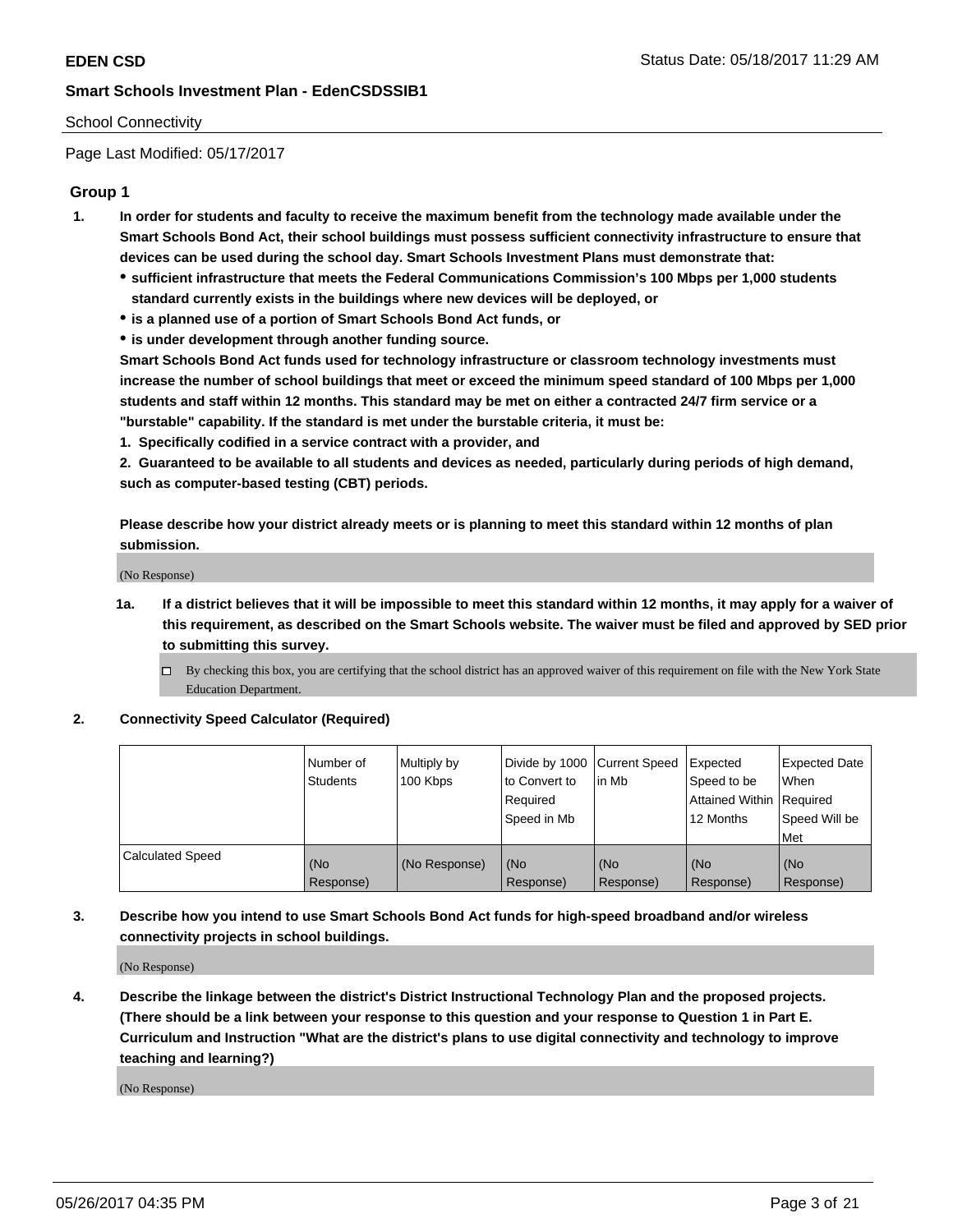### School Connectivity

Page Last Modified: 05/17/2017

**5. If the district wishes to have students and staff access the Internet from wireless devices within the school building, or in close proximity to it, it must first ensure that it has a robust Wi-Fi network in place that has sufficient bandwidth to meet user demand.**

**Please describe how you have quantified this demand and how you plan to meet this demand.**

(No Response)

**6. As indicated on Page 5 of the guidance, the Office of Facilities Planning will have to conduct a preliminary review of all capital projects, including connectivity projects.**

**Please indicate on a separate row each project number given to you by the Office of Facilities Planning.**

| Project Number |  |
|----------------|--|
|                |  |
| (No Response)  |  |

**7. Certain high-tech security and connectivity infrastructure projects may be eligible for an expedited review process as determined by the Office of Facilities Planning.**

**Was your project deemed eligible for streamlined review?**

(No Response)

**8. Include the name and license number of the architect or engineer of record.**

| Name          | License Number |
|---------------|----------------|
| (No Response) | (No Response)  |

**9. If you are submitting an allocation for School Connectivity complete this table.**

**Note that the calculated Total at the bottom of the table must equal the Total allocation for this category that you entered in the SSIP Overview overall budget.** 

|                                            | Sub-          |
|--------------------------------------------|---------------|
|                                            | Allocation    |
| Network/Access Costs                       | (No Response) |
| Outside Plant Costs                        | (No Response) |
| School Internal Connections and Components | (No Response) |
| <b>Professional Services</b>               | (No Response) |
| Testing                                    | (No Response) |
| <b>Other Upfront Costs</b>                 | (No Response) |
| <b>Other Costs</b>                         | (No Response) |
| Totals:                                    | 0             |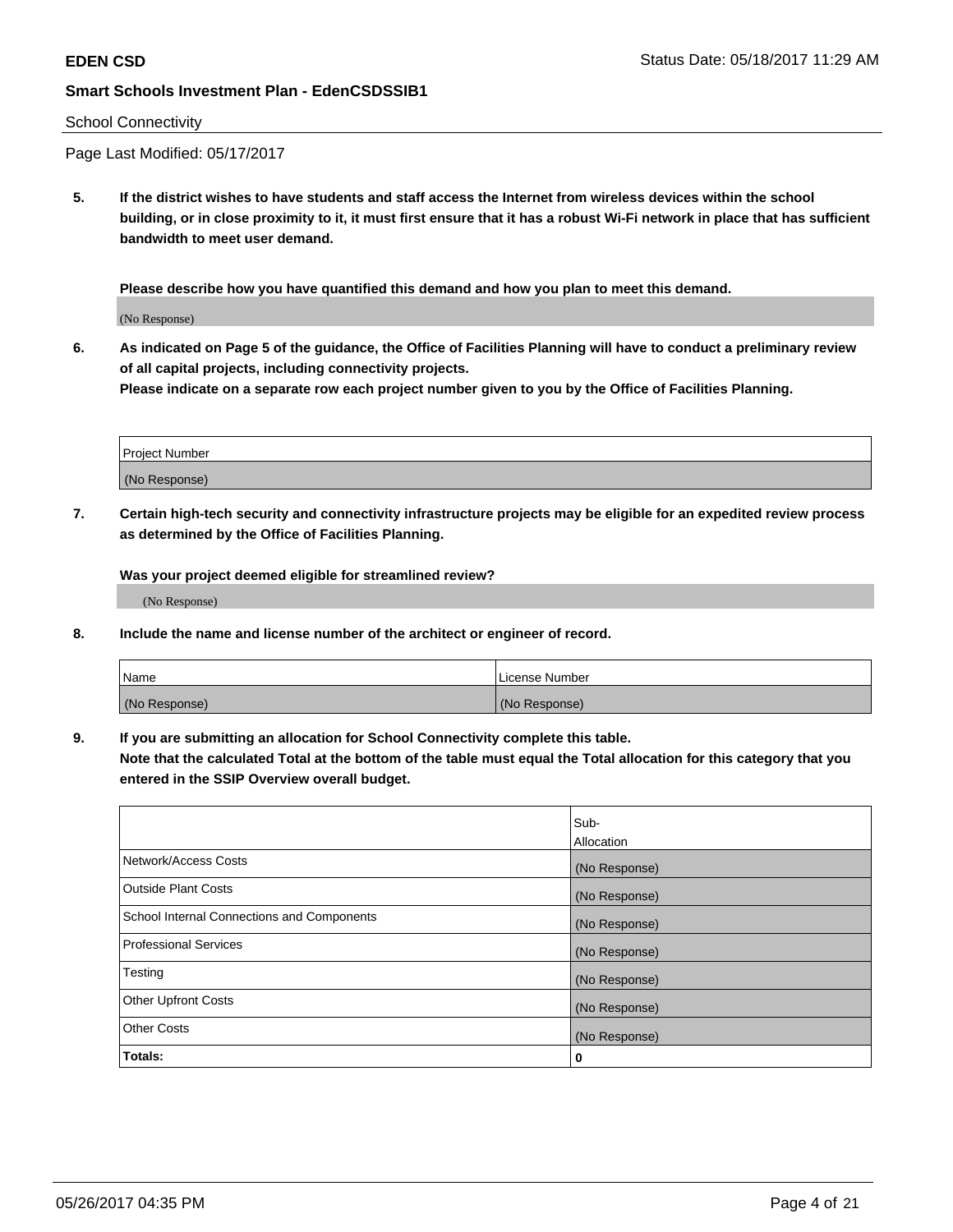## School Connectivity

Page Last Modified: 05/17/2017

**10. Please detail the type, quantity, per unit cost and total cost of the eligible items under each sub-category. This is especially important for any expenditures listed under the "Other" category. All expenditures must be eligible for tax-exempt financing to be reimbursed through the SSBA. Sufficient detail must be provided so that we can verify this is the case. If you have any questions, please contact us directly through smartschools@nysed.gov. NOTE: Wireless Access Points should be included in this category, not under Classroom Educational Technology, except those that will be loaned/purchased for nonpublic schools.**

| Select the allowable expenditure | Item to be purchased | Quantity      | Cost per Item | Total Cost    |
|----------------------------------|----------------------|---------------|---------------|---------------|
| type.                            |                      |               |               |               |
| Repeat to add another item under |                      |               |               |               |
| each type.                       |                      |               |               |               |
| (No Response)                    | (No Response)        | (No Response) | (No Response) | (No Response) |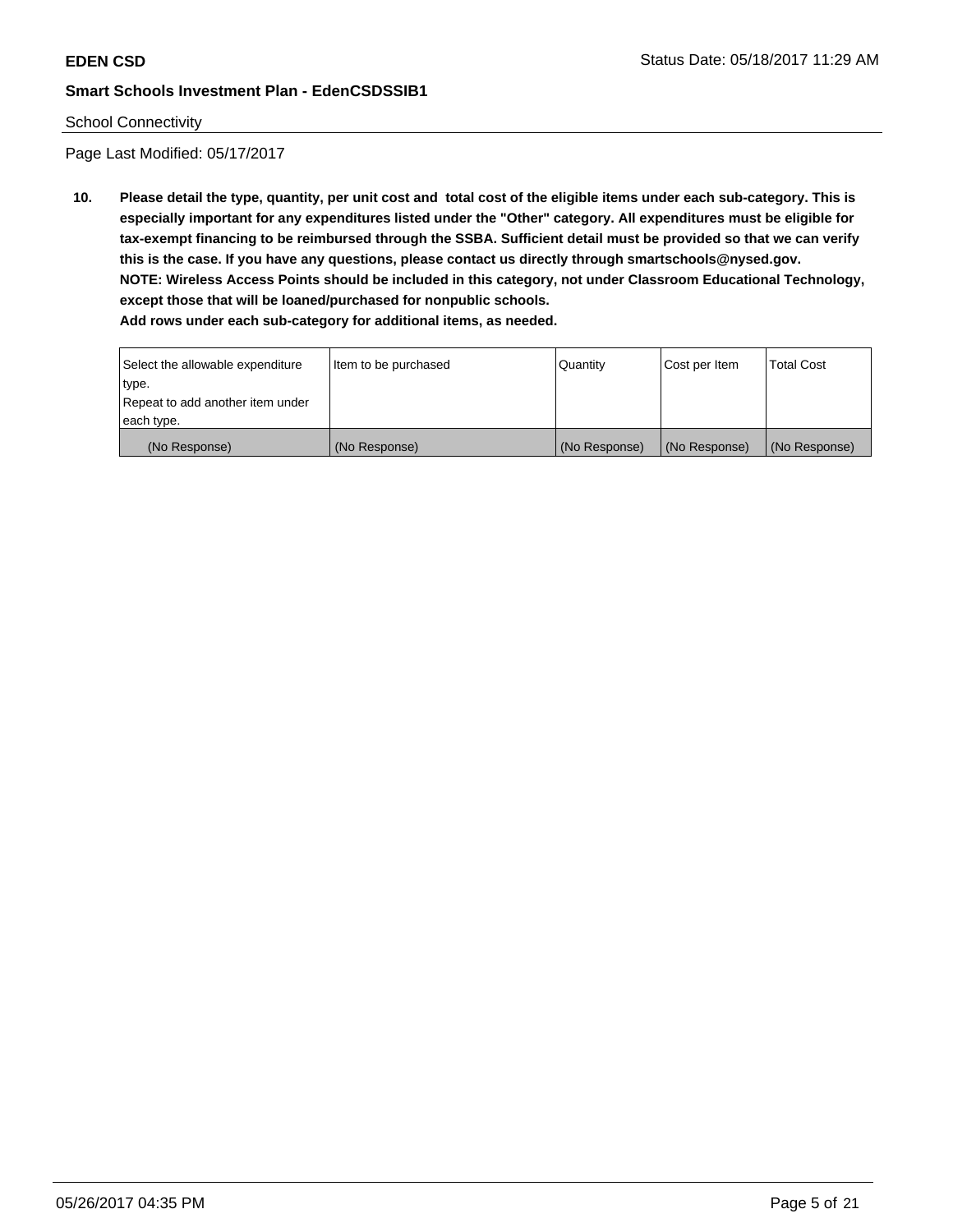Community Connectivity (Broadband and Wireless)

Page Last Modified: 05/17/2017

## **Group 1**

**1. Describe how you intend to use Smart Schools Bond Act funds for high-speed broadband and/or wireless connectivity projects in the community.**

(No Response)

**2. Please describe how the proposed project(s) will promote student achievement and increase student and/or staff access to the Internet in a manner that enhances student learning and/or instruction outside of the school day and/or school building.**

(No Response)

**3. Community connectivity projects must comply with all the necessary local building codes and regulations (building and related permits are not required prior to plan submission).**

 $\Box$  I certify that we will comply with all the necessary local building codes and regulations.

**4. Please describe the physical location of the proposed investment.**

(No Response)

**5. Please provide the initial list of partners participating in the Community Connectivity Broadband Project, along with their Federal Tax Identification (Employer Identification) number.**

| <b>Project Partners</b> | Federal ID#     |
|-------------------------|-----------------|
| (No Response)           | l (No Response) |

**6. If you are submitting an allocation for Community Connectivity, complete this table. Note that the calculated Total at the bottom of the table must equal the Total allocation for this category that you entered in the SSIP Overview overall budget.**

|                                    | Sub-Allocation |
|------------------------------------|----------------|
| Network/Access Costs               | (No Response)  |
| Outside Plant Costs                | (No Response)  |
| <b>Tower Costs</b>                 | (No Response)  |
| <b>Customer Premises Equipment</b> | (No Response)  |
| <b>Professional Services</b>       | (No Response)  |
| Testing                            | (No Response)  |
| <b>Other Upfront Costs</b>         | (No Response)  |
| <b>Other Costs</b>                 | (No Response)  |
| Totals:                            | 0              |

**7. Please detail the type, quantity, per unit cost and total cost of the eligible items under each sub-category. This is especially important for any expenditures listed under the "Other" category. All expenditures must be capital-bond eligible to be reimbursed through the SSBA. If you have any questions, please contact us directly through smartschools@nysed.gov.**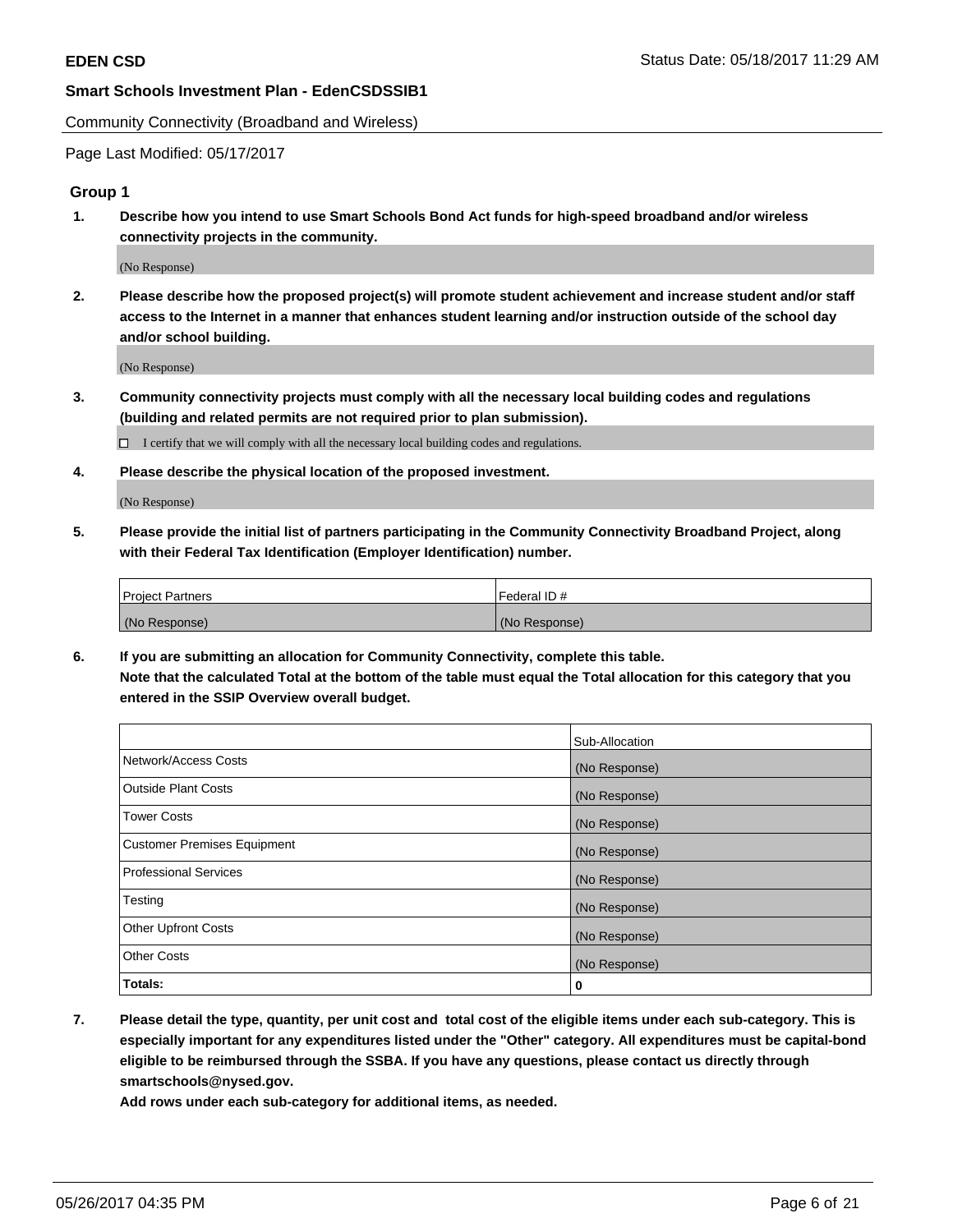Community Connectivity (Broadband and Wireless)

Page Last Modified: 05/17/2017

| Select the allowable expenditure | Item to be purchased | Quantity      | Cost per Item | <b>Total Cost</b> |
|----------------------------------|----------------------|---------------|---------------|-------------------|
| type.                            |                      |               |               |                   |
| Repeat to add another item under |                      |               |               |                   |
| each type.                       |                      |               |               |                   |
| (No Response)                    | (No Response)        | (No Response) | (No Response) | (No Response)     |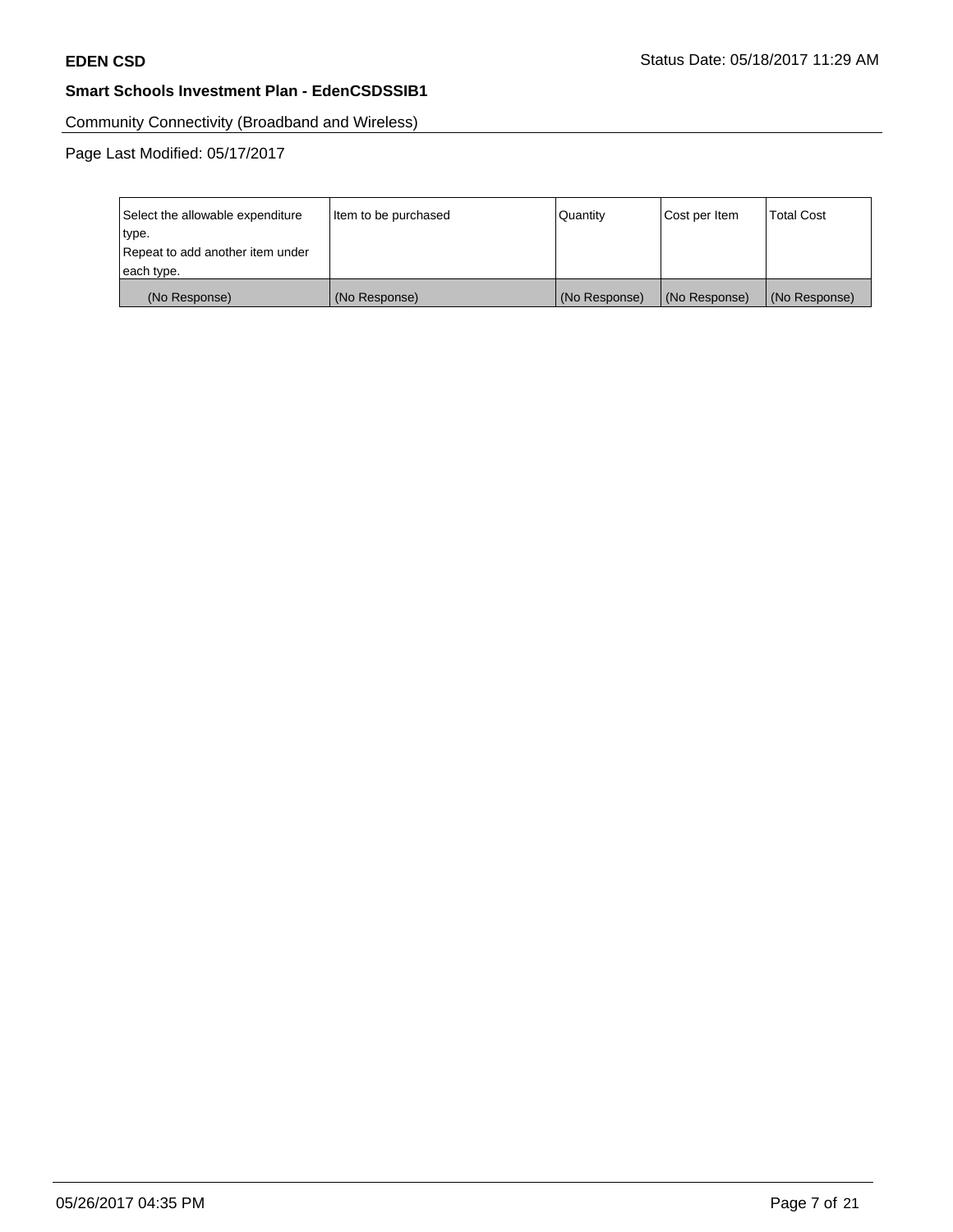## Classroom Learning Technology

Page Last Modified: 05/17/2017

## **Questions**

**1. In order for students and faculty to receive the maximum benefit from the technology made available under the Smart Schools Bond Act, their school buildings must possess sufficient connectivity infrastructure to ensure that devices can be used during the school day. Smart Schools Investment Plans must demonstrate that sufficient infrastructure that meets the Federal Communications Commission's 100 Mbps per 1,000 students standard currently exists in the buildings where new devices will be deployed, or is a planned use of a portion of Smart Schools Bond Act funds, or is under development through another funding source.**

**Smart Schools Bond Act funds used for technology infrastructure or classroom technology investments must increase the number of school buildings that meet or exceed the minimum speed standard of 100 Mbps per 1,000 students and staff within 12 months. This standard may be met on either a contracted 24/7 firm service or a "burstable" capability. If the standard is met under the burstable criteria, it must be:**

**1. Specifically codified in a service contract with a provider, and**

**2. Guaranteed to be available to all students and devices as needed, particularly during periods of high demand, such as computer-based testing (CBT) periods.**

**Please describe how your district already meets or is planning to meet this standard within 12 months of plan submission.**

The District currently meets the required speed although our current wireless system is outdated causing insufficient coverage in classrooms district wide. We are currently installing a new system with E-rate funds. This brand new wireless network infrastructure will install an access point in every classroom in all school buildings. Multiple access points will be installed in large group areas (libraries, cafeterias, auditoriums, gyms, etc.) this school year. In addition, the district has an ongoing Capital Improvement Project that will replace all network wiring, wiring closets, and any additional routing switches not replaced in the E-rate wireless project this year. The expected completion of the Capital Project is August 2018.

- **1a. If a district believes that it will be impossible to meet this standard within 12 months, it may apply for a waiver of this requirement, as described on the Smart Schools website. The waiver must be filed and approved by SED prior to submitting this survey.**
	- $\Box$  By checking this box, you are certifying that the school district has an approved waiver of this requirement on file with the New York State Education Department.

### **2. Connectivity Speed Calculator (Required)**

|                  | l Number of<br><b>Students</b> | Multiply by<br>100 Kbps | Divide by 1000 Current Speed<br>to Convert to<br>Required<br>Speed in Mb | l in Mb | <b>Expected</b><br>Speed to be<br>Attained Within Required<br>12 Months | <b>Expected Date</b><br>When<br>Speed Will be<br>l Met |
|------------------|--------------------------------|-------------------------|--------------------------------------------------------------------------|---------|-------------------------------------------------------------------------|--------------------------------------------------------|
| Calculated Speed | 1,396                          | 139,600                 | 139.6                                                                    | 1000    | 1000                                                                    | currently met                                          |

## **3. If the district wishes to have students and staff access the Internet from wireless devices within the school building, or in close proximity to it, it must first ensure that it has a robust Wi-Fi network in place that has sufficient bandwidth to meet user demand.**

### **Please describe how you have quantified this demand and how you plan to meet this demand.**

The District currently meets the required speed although our current wireless system is outdated causing insufficient coverage in classrooms district wide. We are currently installing a new system with E-rate funds. This brand new wireless network infrastructure will install an access point in every classroom in all school buildings. Multiple access points will be installed in large group areas (libraries, cafeterias, auditoriums, gyms, etc.) this school year. In addition, the district has an ongoing Capital Improvement Project that will replace all network wiring, wiring closets, and any additional routing switches not replaced in the E-rate wireless project this year. The expected completion of the Capital Project is August 2018.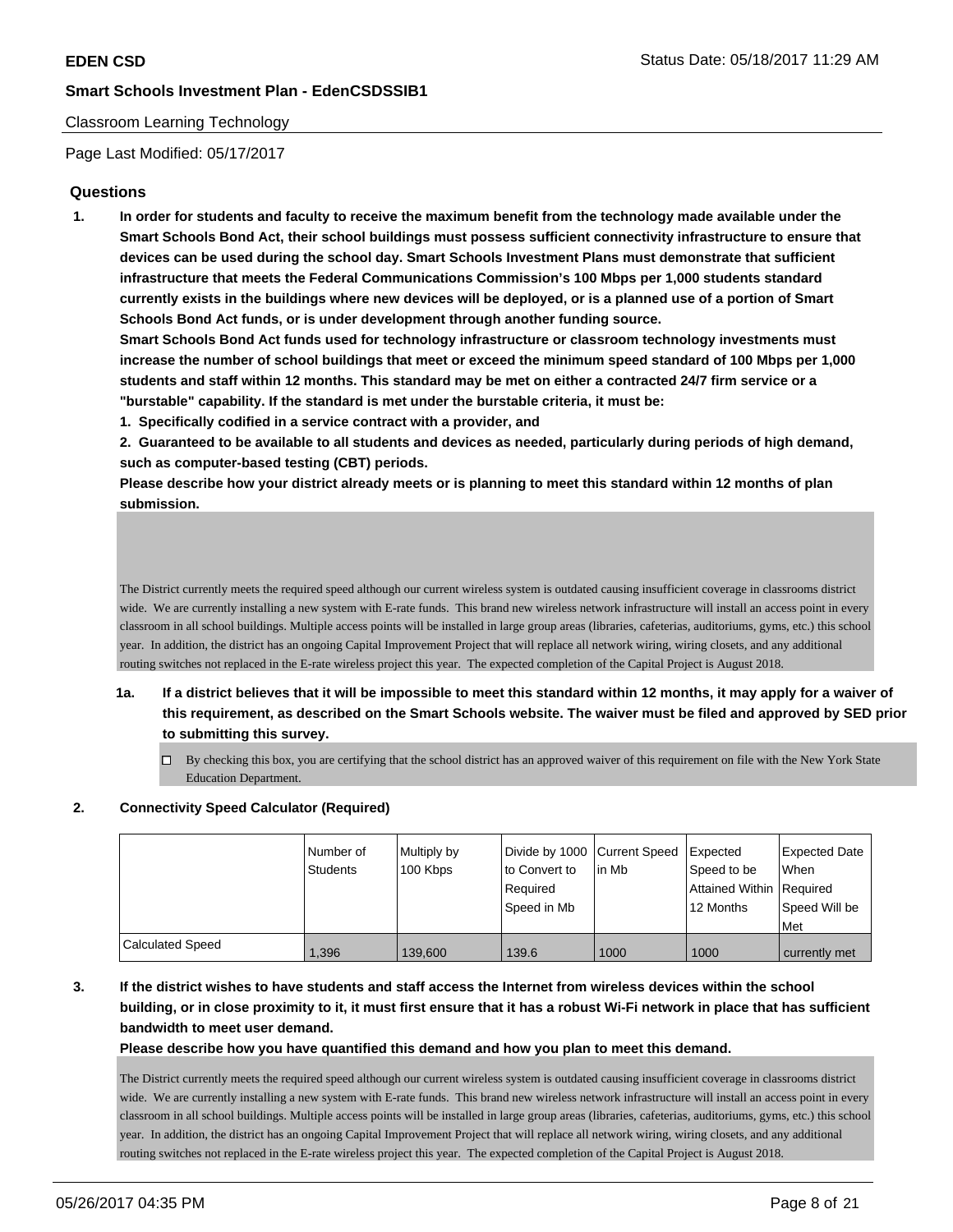### Classroom Learning Technology

Page Last Modified: 05/17/2017

**4. All New York State public school districts are required to complete and submit an Instructional Technology Plan survey to the New York State Education Department in compliance with Section 753 of the Education Law and per Part 100.12 of the Commissioner's Regulations.**

**Districts that include educational technology purchases as part of their Smart Schools Investment Plan must have a submitted and approved Instructional Technology Plan survey on file with the New York State Education Department.**

- By checking this box, you are certifying that the school district has an approved Instructional Technology Plan survey on file with the New York State Education Department.
- **5. Describe the devices you intend to purchase and their compatibility with existing or planned platforms or systems. Specifically address the adequacy of each facility's electrical, HVAC and other infrastructure necessary to install and support the operation of the planned technology.**

Compatibility with Existing or Planned Platforms or Systems

The District plans to purchase 312 iPad Minis™ for students in grades Kindergarten, First, and Second and 182 Chromebooks™ for students in grades three, four, five and six. The District has tested and confirmed that these devices will function effectively within our current and planned upgrades to both our network infrastructure and wireless infrastructure. Each classroom will have "charging stations" available for student to charge their device. HVAC and electrical are not expected to be impacted although both systems are being addressed in our ongoing Capital Project anticipated completion for August 2018.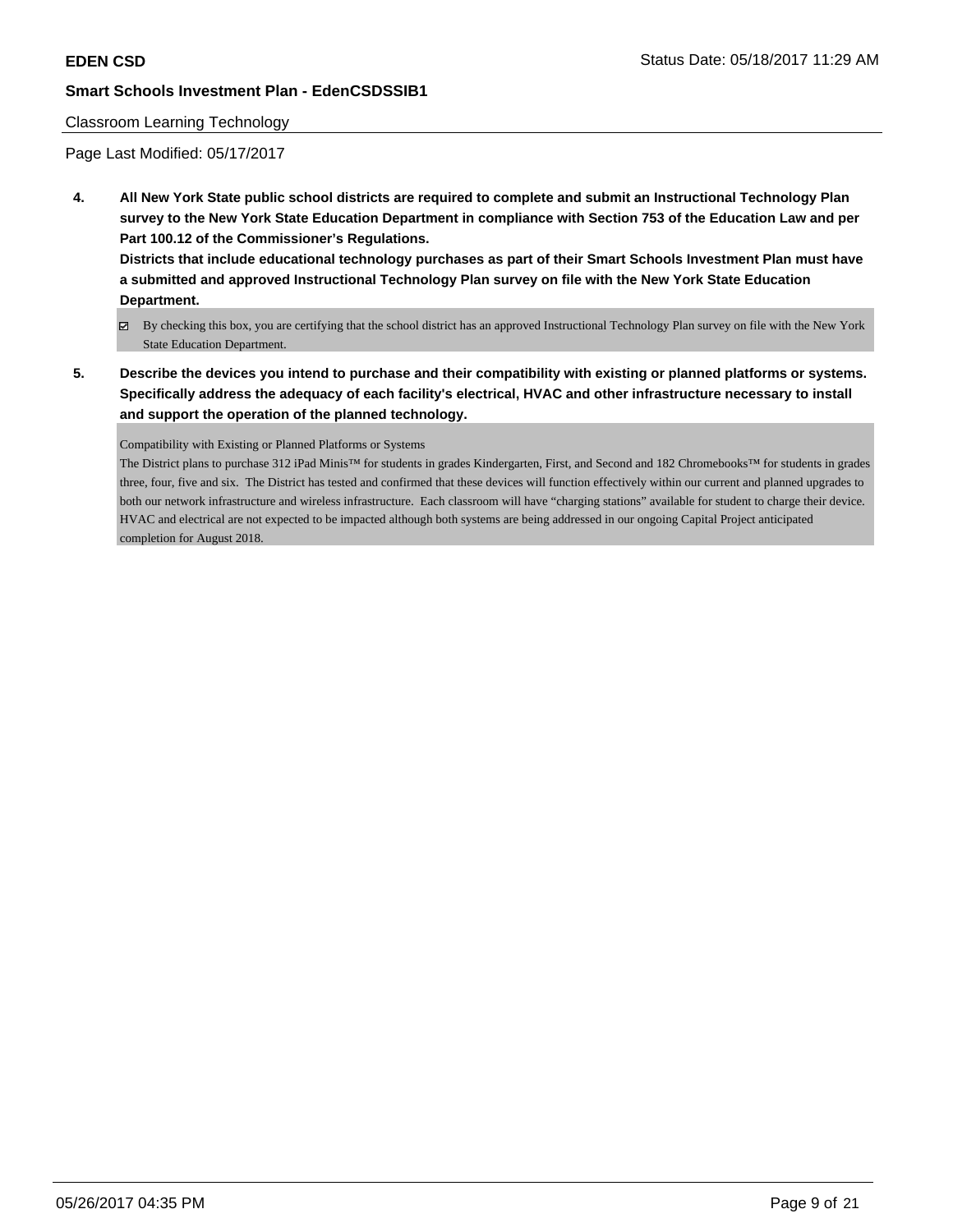### Classroom Learning Technology

Page Last Modified: 05/17/2017

- **6. Describe how the proposed technology purchases will:**
	- **> enhance differentiated instruction;**
	- **> expand student learning inside and outside the classroom;**
	- **> benefit students with disabilities and English language learners; and**
	- **> contribute to the reduction of other learning gaps that have been identified within the district.**

**The expectation is that districts will place a priority on addressing the needs of students who struggle to succeed in a rigorous curriculum. Responses in this section should specifically address this concern and align with the district's Instructional Technology Plan (in particular Question 2 of E. Curriculum and Instruction: "Does the district's instructional technology plan address the needs of students with disabilities to ensure equitable access to instruction, materials and assessments?" and Question 3 of the same section: "Does the district's instructional technology plan address the provision of assistive technology specifically for students with disabilities to ensure access to and participation in the general curriculum?"**

Proposed Technology Purchases will:

- Enhance Differentiated Instruction;
- Expand Student Learning Inside and Outside of the Classroom;
- Benefit Students with Disabilities and English Language Learners; and
- Contribute to the Reduction of Other Learning Gaps that have been Identified within the district.

The vision of Eden Central School District is a collaborative learning community that embraces the individuality of each student, educating and empowering them to become productive citizens in an ever-changing and diverse society. In our current approved Technology Plan the district has four goals to support our vision. Goal number one is currently being addressed by district funds and on-going staff development. Goals two, three and four will be enhanced by this SSIB submission. Teachers and students will use prevailing technology to enhance both traditional learning settings as well as support and encourage our advancement towards inquire/project-based learning. Inquiry-based learning environments demands technology that is current to provide students the tools they need to personalize their learning and to communicate their learning in numerous ways through various media. These devices increase the ability for students to work collaboratively with other students within their class, school, district, state, nation and world. These devices in conjunction with our learning management system, Google Apps for Education (GAFE) suite of services and Gmail allow for electronic transfer of assignments and assessments. GAFE is the premier collaborative web-based platform currently in use in the K-12 and university environments. GAFE is accessible from any Internet-connected computer or device. Applications and extensions associated with GAFE allow differentiated instruction for students by presenting material to the students at their own pace and ability level. Chrombooks™ and iPad minis™ are both a vehicles for assistive technology for our students with disabilities and English Language Learner students. Theses devices allow programs such as Google translate, Proloquo™, and Talkit™ that will provide access to the curriculum for these students. Coordinated efforts between the technology and special education departments have provided equitable access to instruction, materials and assessments for all students. Thereby, addressing the needs of students with disabilities according to the specific recommendations contained with Individualized Education Programs. Having devices allows all of our students a greater opportunity to practice, remediate and reinforce instruction since these devices are Internet driven it is easier to integrate subjects and real world issues.

## **7. Where appropriate, describe how the proposed technology purchases will enhance ongoing communication with parents and other stakeholders and help the district facilitate technology-based regional partnerships, including distance learning and other efforts.**

The District maintains an active website, a mass communication phone, email, and texting system, and an anonymous web-based bullying reporting system. Further, all teachers have direct access to both student and parent email communications through our student information system. By parents getting involved with what the student is doing in school it increases communication and collaboration between home and school. Our proposed device purchases will only serve to improve the technology environment that supports communication with parents and all stakeholders. Parents can see their child's progress in each content area through the learning management system "Parent Portal". The collaborative nature of Google Apps for Education increase the ability for students to work with other students within their class, school, district, state, nation and world. Students can collaborate in a virtual environment without being physically near each other increasing the amount of collaboration time beyond the traditional class period. The cameras built in to these devices allow for face-to-face collaboration meetings with other students anywhere in the world.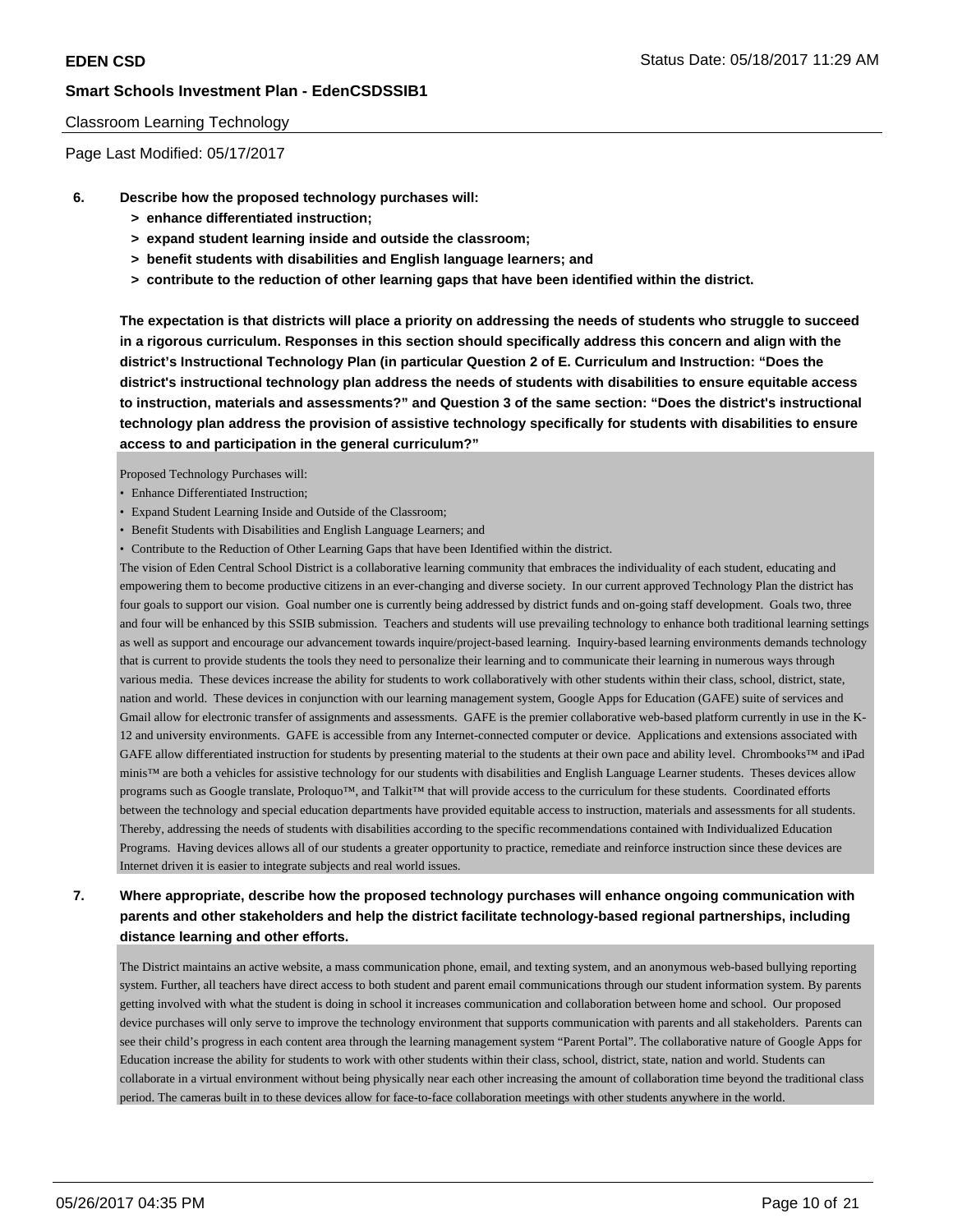### Classroom Learning Technology

Page Last Modified: 05/17/2017

**8. Describe the district's plan to provide professional development to ensure that administrators, teachers and staff can employ the technology purchased to enhance instruction successfully.**

**Note: This response should be aligned and expanded upon in accordance with your district's response to Question 1 of F. Professional Development of your Instructional Technology Plan: "Please provide a summary of professional development offered to teachers and staff, for the time period covered by this plan, to support technology to enhance teaching and learning. Please include topics, audience and method of delivery within your summary."**

Professional Development at Eden Central School District may include, but is not limited to the following examples. Please note as only Technology Plan Goals two, three, and four are being addressed in this SSIB submission they are outlined below. Technology Plan goal number one's professional development strategies may be found online in our full Technology Plan.

Technology Plan Goal Two: Integrated Learning System

- In 2016-2017, after piloting several systems in 2015-2016 and offering introductory WNYRIC workshops, the district has standardized on Google Apps for Education (GAFE) and Google Classroom.The District's Google platform was initiated in October 2016.We offered two teachers BOCES Model School staff development Google workshops in October for teachers district wide.Another WNYRIC Google workshop will be offered in December with more workshops planned for winter and spring 2017.In addition, teachers with specific applications or concepts may request an individualized training with one of the three District Technology Integrators.
- In 2017-2018 and beyond, we realize that establishing and integrating online curriculum based on GAFE and Google Classroom will take several years to implement fully.We will continue to offer staff development such as, BOCES Model School staff development workshops, Teacher Center workshops, WNYRIC regional workshops or other professional workshops at colleges or conferences.

Technology Plan Goal Three: Implementation for the ISTE Technology Standards by Teachers

The District requires all teachers to self evaluate their teaching to the district technology goals. This self-evaluation review is done yearly in June. The evaluation reviews how teachers meet each of the six technology (ISTE) goals for the current year. It also asks the teachers to submit their plans for the upcoming year to reach the goals within their curriculum. In addition, teachers have the opportunity to express what additional technology and/or professional development [PD] they will incorporate in the upcoming year. The Director of Curriculum & Staff Development reviews the PD requests. They will be incorporated into superintendent professional development days, after school or summer workshops presented by either district staff, Model School's trainers, or outside experts in the necessary content areas or technology. If none of the above models fulfills a teachers specific technology curriculum requirements teachers may be sent to Teacher Center workshops, WNYRIC regional workshops or other professional workshops at colleges or conferences.

Technology Plan Goal Four: Personalized Learning Plan

#### 2016-2017

First, the district set a top priority for developing a plan for implementing inquiry-based personalized learning. We are participating in an Erie 2 BOCES pilot with Education Elements™ to develop the district plan. This is a yearlong pilot to develop and start implementing through staff development with administrators and teachers a district personalized learning plan.

Second, although personalized learning can occur without technology the benefit of 1:1 devices enhances the implantation. This is year one of the district implanting a 1:1 initiative for devices.

• A pilot teacher in kindergarten, first and second grade has been given a full class set of iPad Minis™, printer and charging cart. The three teachers have committed to a yearlong Model Schools pilot that includes both pull out training and push in of at least seven days. In addition, the other classroom teachers in kindergarten, first, and second have been given, at least, five iPads™ for the year along with Model School's pull out training specific to their grade level and curriculum.

#### 2017-2018

This will be year two of the BOCES pilot for developing and implementing a district wide personalized learning plan. There will be continued BOCES support for the district throughout the school year.

This will be year two of the 1:1 initiative plan.

- All classroom teachers in kindergarten, first and second grade will be given a full class set of iPad Minis™, printer and charging cart. The teachers will have the same yearlong Model Schools training that was given to the pilot teachers in 2016-2017 that includes both pull out training and push in of at least seven days. In addition, the pilot teachers from 2016-2017 will be available to help their colleagues as needed.
- A pilot teacher in third, fourth, fifth and sixth grade will be given a full class set of Chromebooks™, printer and charging cart. The four teachers will commit to a yearlong Model Schools pilot that includes both pull out training and push in of at least seven days. In addition, the other classroom teachers in third, fourth, fifth and sixth grades will be given, at least, six Chromebooks™ for the year along with Model School's pull out training specific to their grade level and curriculum.
- Teachers at in grades seven through twelve will benefit from the new devices being implemented in grades kindergarten through sixth as existing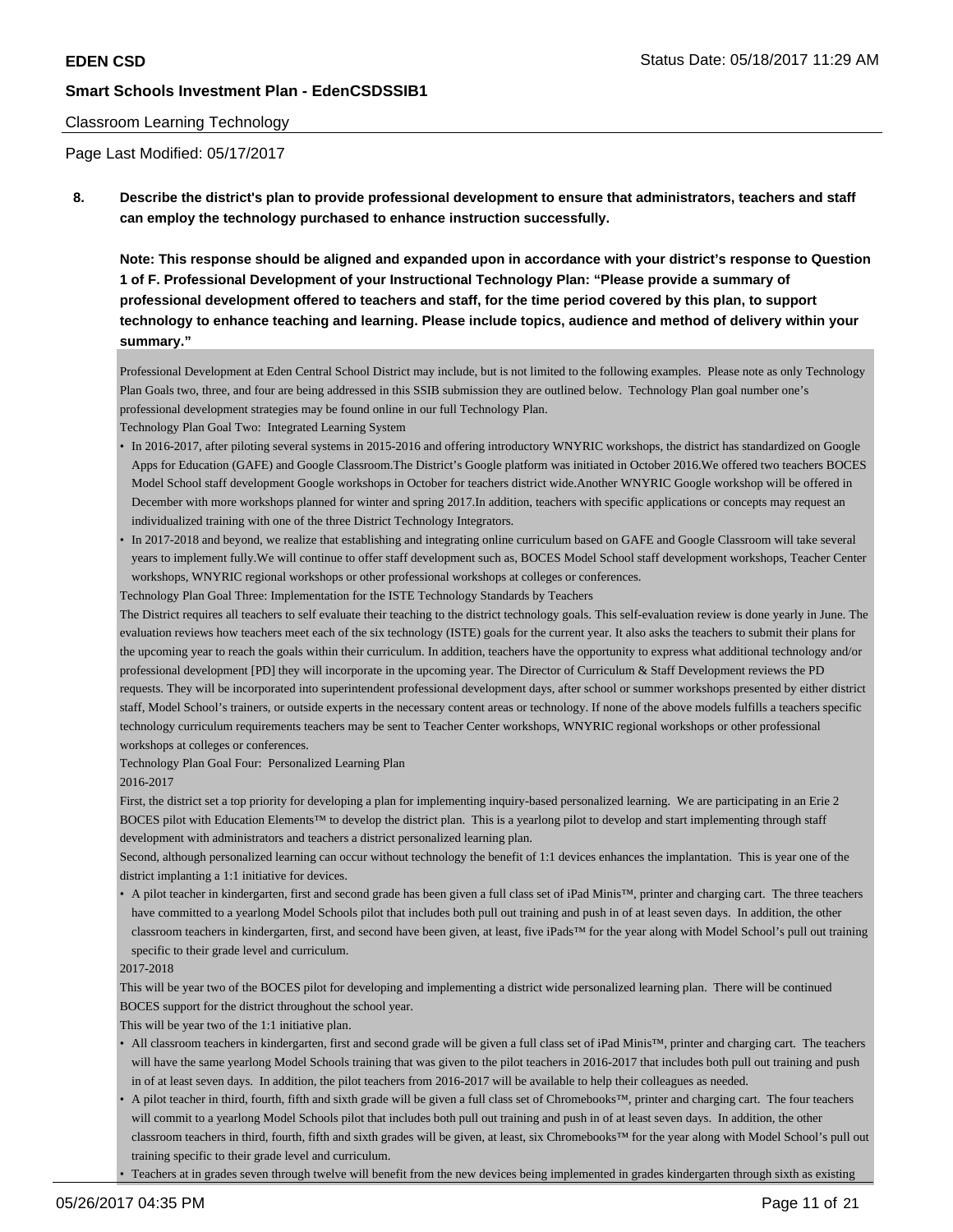### Classroom Learning Technology

### Page Last Modified: 05/17/2017

shared technology such as mobile laptop carts and iPad™ carts will now be housed in the seven through twelve building. In addition nine sets of classroom iPads™ previously given to teachers in grades kindergarten, first and second grade will no be available to teachers in grades seven through twelve. Additional, Model School training to implementing this additional technology in the classroom will be available throughout the school year.

- In addition, the district will encourage teachers and administrators district wide seek professional development that meets their specific curriculum needs.This may include a variety of the following options, such as, weekend courses, research projects, mini-grants, Teacher Center workshops, WNYRIC regional workshops or other professional workshops at colleges or conferences.
- **9. Districts must contact the SUNY/CUNY teacher preparation program that supplies the largest number of the district's new teachers to request advice on innovative uses and best practices at the intersection of pedagogy and educational technology.**
	- By checking this box, you certify that you have contacted the SUNY/CUNY teacher preparation program that supplies the largest number of your new teachers to request advice on these issues.
	- **9a. Please enter the name of the SUNY or CUNY Institution that you contacted.**

SUNY Buffalo State College

**9b. Enter the primary Institution phone number.**

(716) 878-4214

**9c. Enter the name of the contact person with whom you consulted and/or will be collaborating with on innovative uses of technology and best practices.**

Dr. Wendy A. Patterson

**10. A district whose Smart Schools Investment Plan proposes the purchase of technology devices and other hardware must account for nonpublic schools in the district.**

**Are there nonpublic schools within your school district?**

Yes

 $\boxtimes$  No

**11. Nonpublic Classroom Technology Loan Calculator**

**The Smart Schools Bond Act provides that any Classroom Learning Technology purchases made using Smart Schools funds shall be lent, upon request, to nonpublic schools in the district. However, no school district shall be required to loan technology in amounts greater than the total obtained and spent on technology pursuant to the Smart Schools Bond Act and the value of such loan may not exceed the total of \$250 multiplied by the nonpublic school enrollment in the base year at the time of enactment.**

### **See:**

**http://www.p12.nysed.gov/mgtserv/smart\_schools/docs/Smart\_Schools\_Bond\_Act\_Guidance\_04.27.15\_Final.pdf.**

|                                       | 1. Classroom<br>Technology<br>Sub-allocation | l 2. Public<br>l Enrollment<br>$(2014-15)$ | 3. Nonpublic<br>l Enrollment<br>(2014-15) | l 4. Sum of<br>Public and<br>l Nonpublic<br>Enrollment | 15. Total Per<br>Pupil Sub-<br>lallocation | 6. Total<br>Nonpublic Loan<br>Amount                                                          |
|---------------------------------------|----------------------------------------------|--------------------------------------------|-------------------------------------------|--------------------------------------------------------|--------------------------------------------|-----------------------------------------------------------------------------------------------|
| Calculated Nonpublic Loan<br>l Amount |                                              |                                            |                                           |                                                        |                                            | (No Response)   (No Response)   (No Response)   (No Response)   (No Response)   (No Response) |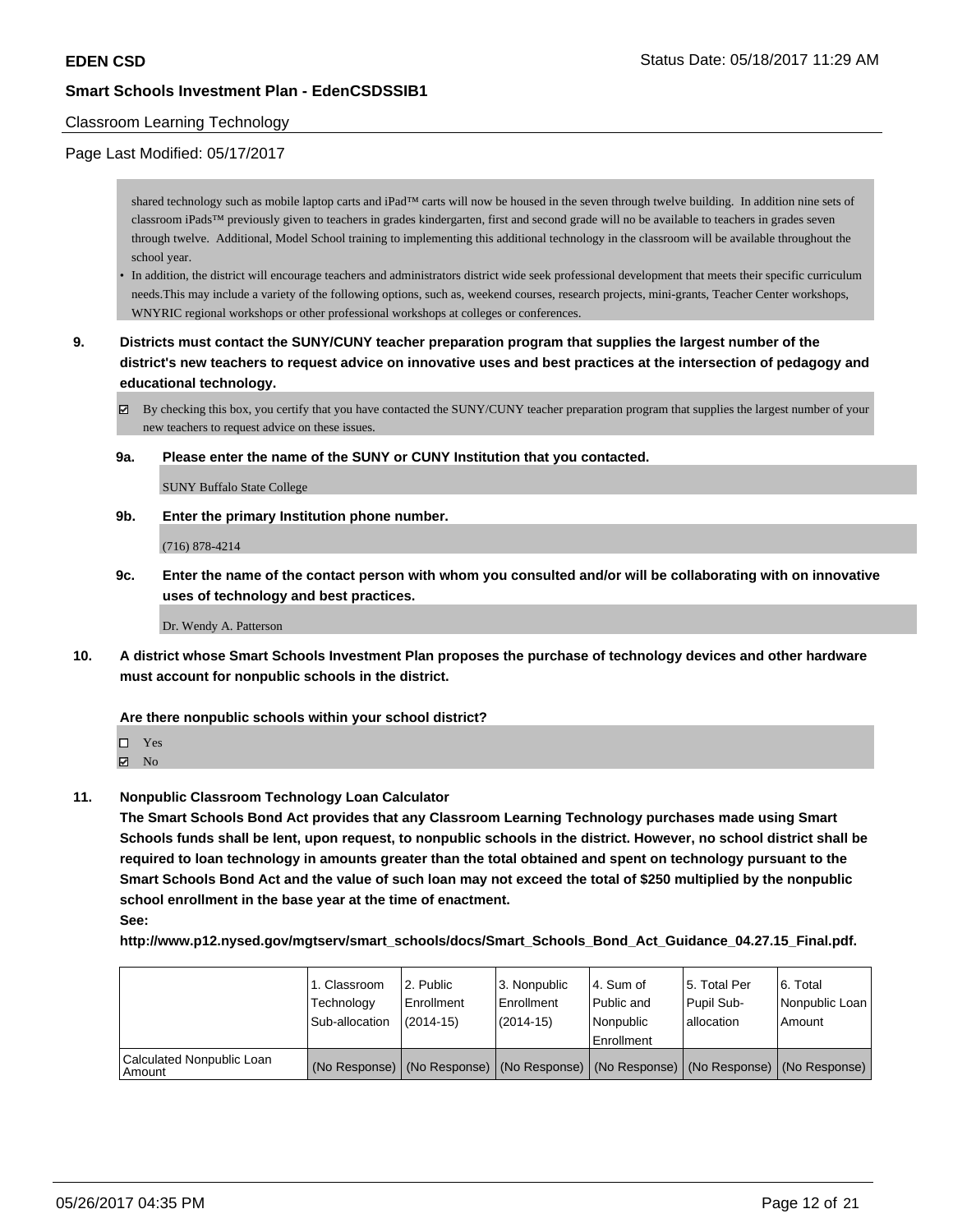### Classroom Learning Technology

Page Last Modified: 05/17/2017

**12. To ensure the sustainability of technology purchases made with Smart Schools funds, districts must demonstrate a long-term plan to maintain and replace technology purchases supported by Smart Schools Bond Act funds. This sustainability plan shall demonstrate a district's capacity to support recurring costs of use that are ineligible for Smart Schools Bond Act funding such as device maintenance, technical support, Internet and wireless fees, maintenance of hotspots, staff professional development, building maintenance and the replacement of incidental items. Further, such a sustainability plan shall include a long-term plan for the replacement of purchased devices and equipment at the end of their useful life with other funding sources.**

 $\boxtimes$  By checking this box, you certify that the district has a sustainability plan as described above.

**13. Districts must ensure that devices purchased with Smart Schools Bond funds will be distributed, prepared for use, maintained and supported appropriately. Districts must maintain detailed device inventories in accordance with generally accepted accounting principles.**

By checking this box, you certify that the district has a distribution and inventory management plan and system in place.

**14. If you are submitting an allocation for Classroom Learning Technology complete this table. Note that the calculated Total at the bottom of the table must equal the Total allocation for this category that you entered in the SSIP Overview overall budget.**

|                          | Sub-Allocation |
|--------------------------|----------------|
| Interactive Whiteboards  | (No Response)  |
| Computer Servers         | (No Response)  |
| <b>Desktop Computers</b> | (No Response)  |
| Laptop Computers         | 74,256         |
| <b>Tablet Computers</b>  | 118,248        |
| <b>Other Costs</b>       | 72,582         |
| Totals:                  | 265,086        |

**15. Please detail the type, quantity, per unit cost and total cost of the eligible items under each sub-category. This is especially important for any expenditures listed under the "Other" category. All expenditures must be capital-bond eligible to be reimbursed through the SSBA. If you have any questions, please contact us directly through smartschools@nysed.gov.**

**Please specify in the "Item to be Purchased" field which specific expenditures and items are planned to meet the district's nonpublic loan requirement, if applicable.**

**NOTE: Wireless Access Points that will be loaned/purchased for nonpublic schools should ONLY be included in this category, not under School Connectivity, where public school districts would list them.**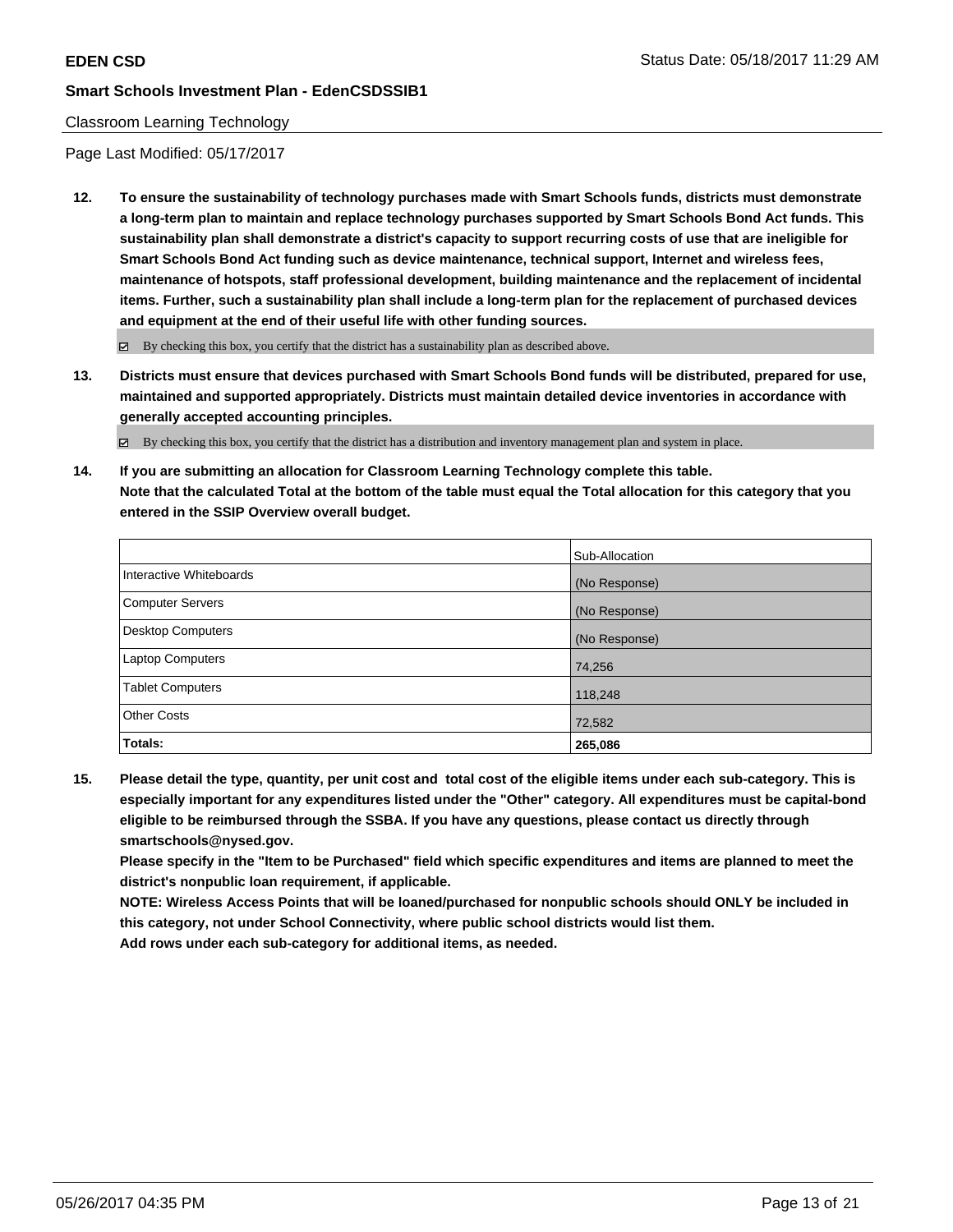# Classroom Learning Technology

Page Last Modified: 05/17/2017

| Select the allowable expenditure<br>type.<br>Repeat to add another item under<br>each type. | Item to be Purchased                                                                                                                                                    | Quantity       | Cost per Item | <b>Total Cost</b> |
|---------------------------------------------------------------------------------------------|-------------------------------------------------------------------------------------------------------------------------------------------------------------------------|----------------|---------------|-------------------|
| <b>Other Costs</b>                                                                          | Dell Mobile Computing Cart PS2<br>Unmanaged                                                                                                                             | $\overline{7}$ | 1.900         | 13,300            |
| <b>Other Costs</b>                                                                          | The Dell Mobile Computing Cart -<br>Upgrade Kit (Chromebook 11 (3120))                                                                                                  | $\overline{7}$ | 750           | 5,250             |
| <b>Laptop Computers</b>                                                                     | Dell Chromebook 11, Chrome OS,<br>Intel Celeron-N2840 Proc, 4GB RAM<br>DDR3L Memory, 16GB eMMC SSD<br>Storage WiFi, IPS HD Touch LCD<br>Screen, 3 year Premium Warranty | 182            | 408           | 74.256            |
| <b>Other Costs</b>                                                                          | Google Chrome OS Management<br>Console License, Education                                                                                                               | 182            | 34            | 6,163             |
| <b>Other Costs</b>                                                                          | HP LaserJet Pro M201dw                                                                                                                                                  | 19             | 199           | 3,781             |
| <b>Tablet Computers</b>                                                                     | iPad mini 4 Wi-Fi 32GB - Space Gray                                                                                                                                     | 312            | 379           | 118,248           |
| <b>Other Costs</b>                                                                          | Bretford PowerSync Cart 30 for iPad<br>with Retina display (Lightening)                                                                                                 | 12             | 2,400         | 28,800            |
| <b>Other Costs</b>                                                                          | Apple iPad Mini 4 STM dux Rugged<br>Folio Case - Black                                                                                                                  | 312            | 49            | 15,288            |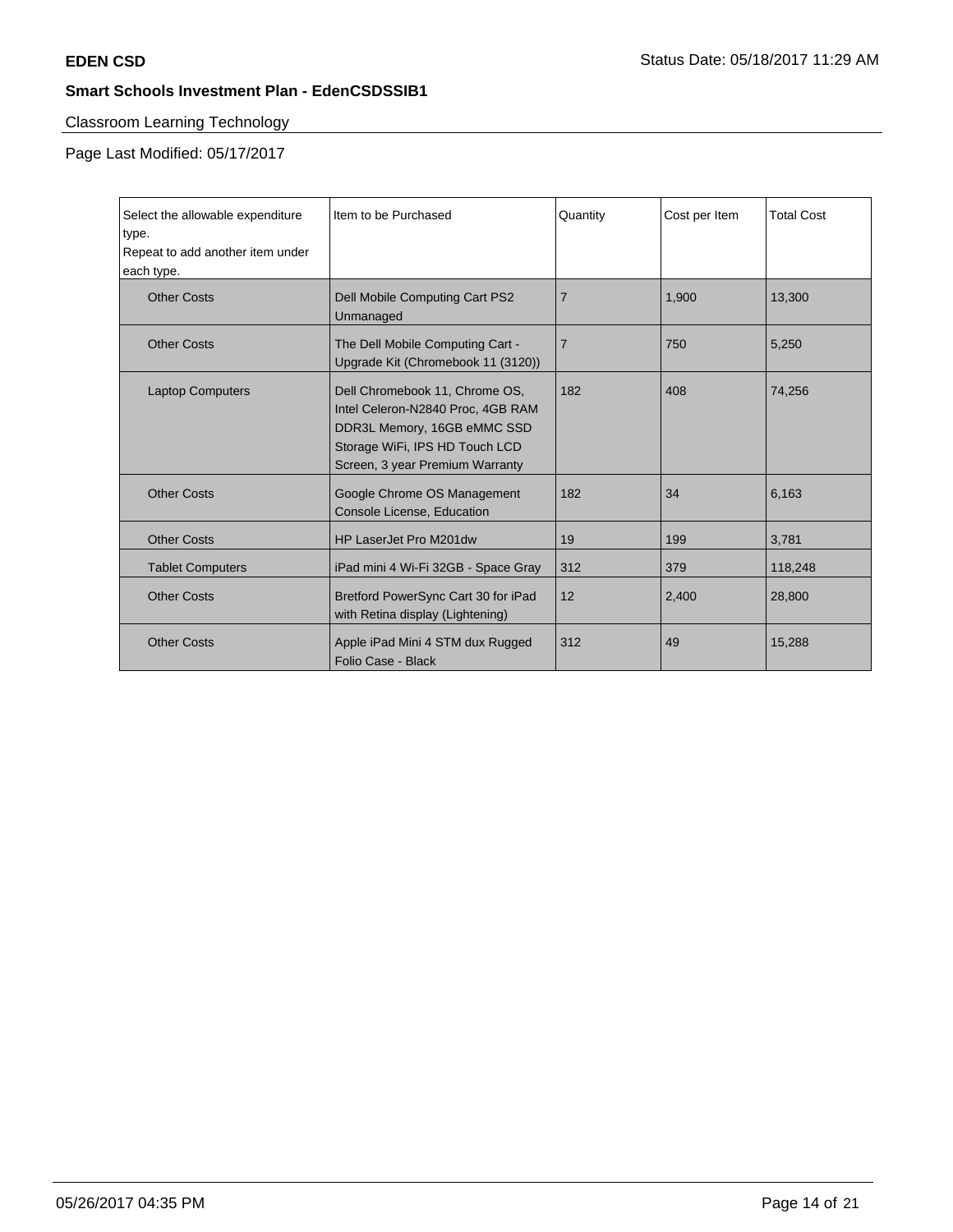### Pre-Kindergarten Classrooms

Page Last Modified: 01/23/2017

## **Group 1**

**1. Provide information regarding how and where the district is currently serving pre-kindergarten students and justify the need for additional space with enrollment projections over 3 years.**

(No Response)

- **2. Describe the district's plan to construct, enhance or modernize education facilities to accommodate prekindergarten programs. Such plans must include:**
	- **Specific descriptions of what the district intends to do to each space;**
	- **An affirmation that pre-kindergarten classrooms will contain a minimum of 900 square feet per classroom;**
	- **The number of classrooms involved;**
	- **The approximate construction costs per classroom; and**
	- **Confirmation that the space is district-owned or has a long-term lease that exceeds the probable useful life of the improvements.**

(No Response)

**3. Smart Schools Bond Act funds may only be used for capital construction costs. Describe the type and amount of additional funds that will be required to support ineligible ongoing costs (e.g. instruction, supplies) associated with any additional pre-kindergarten classrooms that the district plans to add.**

(No Response)

**4. All plans and specifications for the erection, repair, enlargement or remodeling of school buildings in any public school district in the State must be reviewed and approved by the Commissioner. Districts that plan capital projects using their Smart Schools Bond Act funds will undergo a Preliminary Review Process by the Office of Facilities Planning.**

**Please indicate on a separate row each project number given to you by the Office of Facilities Planning.**

| Project Number |  |
|----------------|--|
| (No Response)  |  |

**5. If you have made an allocation for Pre-Kindergarten Classrooms, complete this table. Note that the calculated Total at the bottom of the table must equal the Total allocation for this category that you entered in the SSIP Overview overall budget.**

| Totals:                                  | 0              |
|------------------------------------------|----------------|
| Other Costs                              | (No Response)  |
| Enhance/Modernize Educational Facilities | (No Response)  |
| Construct Pre-K Classrooms               | (No Response)  |
|                                          | Sub-Allocation |

**6. Please detail the type, quantity, per unit cost and total cost of the eligible items under each sub-category. This is especially important for any expenditures listed under the "Other" category. All expenditures must be capital-bond eligible to be reimbursed through the SSBA. If you have any questions, please contact us directly through smartschools@nysed.gov.**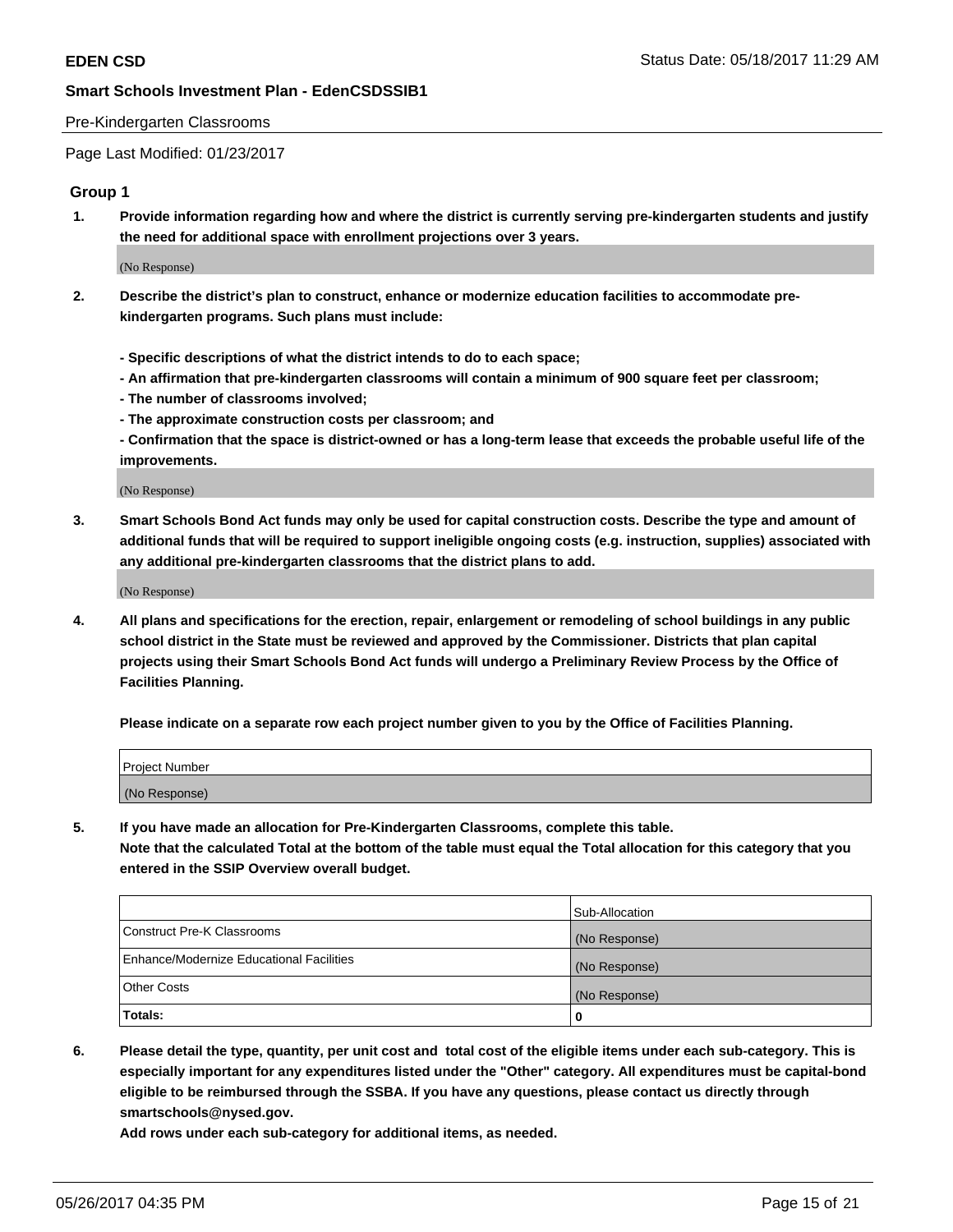# Pre-Kindergarten Classrooms

| Select the allowable expenditure | Item to be purchased | Quantity      | Cost per Item | <b>Total Cost</b> |
|----------------------------------|----------------------|---------------|---------------|-------------------|
| type.                            |                      |               |               |                   |
| Repeat to add another item under |                      |               |               |                   |
| each type.                       |                      |               |               |                   |
| (No Response)                    | (No Response)        | (No Response) | (No Response) | (No Response)     |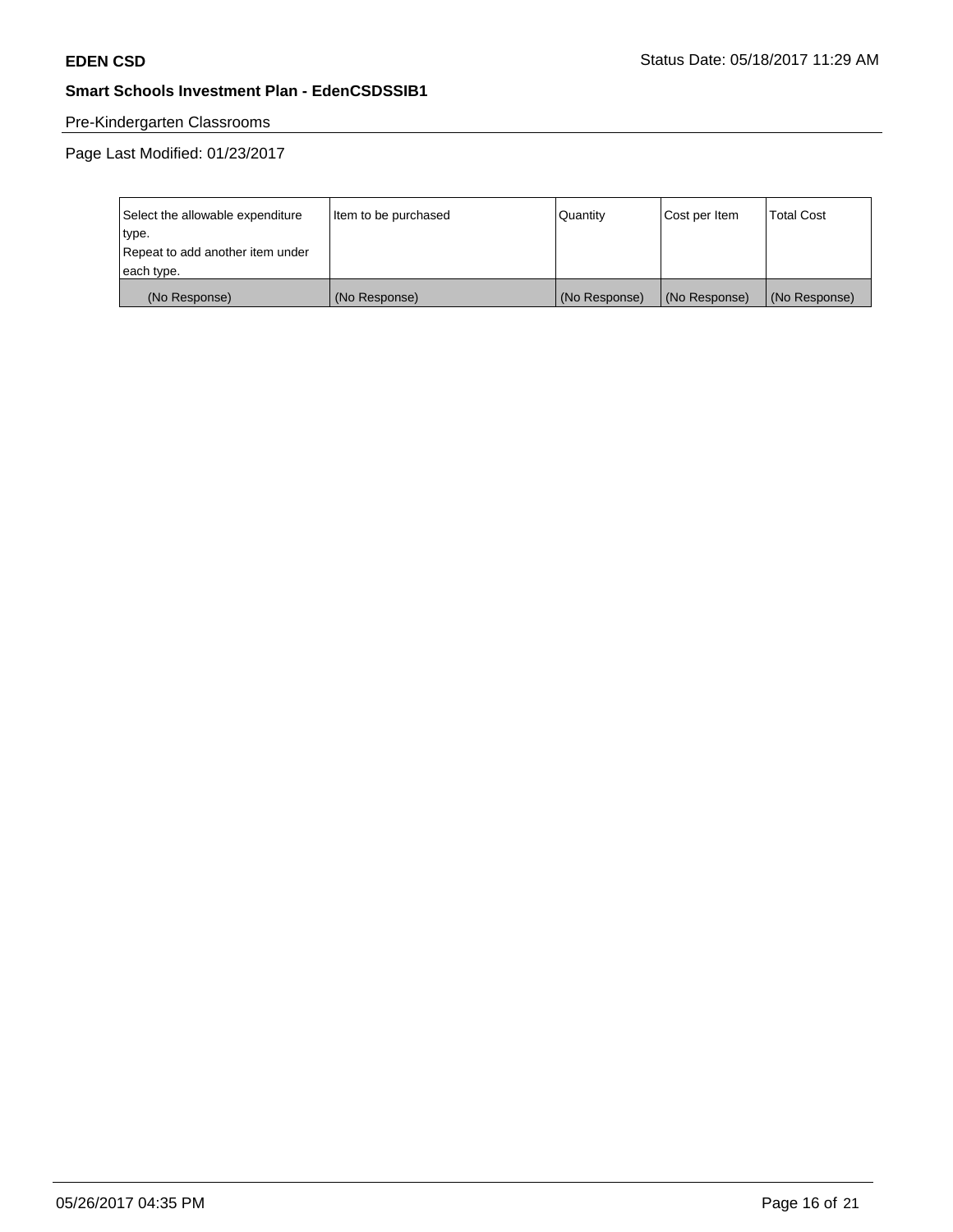#### Replace Transportable Classrooms

Page Last Modified: 01/23/2017

## **Group 1**

**1. Describe the district's plan to construct, enhance or modernize education facilities to provide high-quality instructional space by replacing transportable classrooms.**

(No Response)

**2. All plans and specifications for the erection, repair, enlargement or remodeling of school buildings in any public school district in the State must be reviewed and approved by the Commissioner. Districts that plan capital projects using their Smart Schools Bond Act funds will undergo a Preliminary Review Process by the Office of Facilities Planning.**

**Please indicate on a separate row each project number given to you by the Office of Facilities Planning.**

| Project Number |  |
|----------------|--|
| (No Response)  |  |

**3. For large projects that seek to blend Smart Schools Bond Act dollars with other funds, please note that Smart Schools Bond Act funds can be allocated on a pro rata basis depending on the number of new classrooms built that directly replace transportable classroom units.**

**If a district seeks to blend Smart Schools Bond Act dollars with other funds describe below what other funds are being used and what portion of the money will be Smart Schools Bond Act funds.**

(No Response)

**4. If you have made an allocation for Replace Transportable Classrooms, complete this table. Note that the calculated Total at the bottom of the table must equal the Total allocation for this category that you entered in the SSIP Overview overall budget.**

|                                                | Sub-Allocation |
|------------------------------------------------|----------------|
| Construct New Instructional Space              | (No Response)  |
| Enhance/Modernize Existing Instructional Space | (No Response)  |
| Other Costs                                    | (No Response)  |
| Totals:                                        | $\Omega$       |

**5. Please detail the type, quantity, per unit cost and total cost of the eligible items under each sub-category. This is especially important for any expenditures listed under the "Other" category. All expenditures must be capital-bond eligible to be reimbursed through the SSBA. If you have any questions, please contact us directly through smartschools@nysed.gov.**

| Select the allowable expenditure | Item to be purchased | Quantity      | Cost per Item | <b>Total Cost</b> |
|----------------------------------|----------------------|---------------|---------------|-------------------|
| type.                            |                      |               |               |                   |
| Repeat to add another item under |                      |               |               |                   |
| each type.                       |                      |               |               |                   |
| (No Response)                    | (No Response)        | (No Response) | (No Response) | (No Response)     |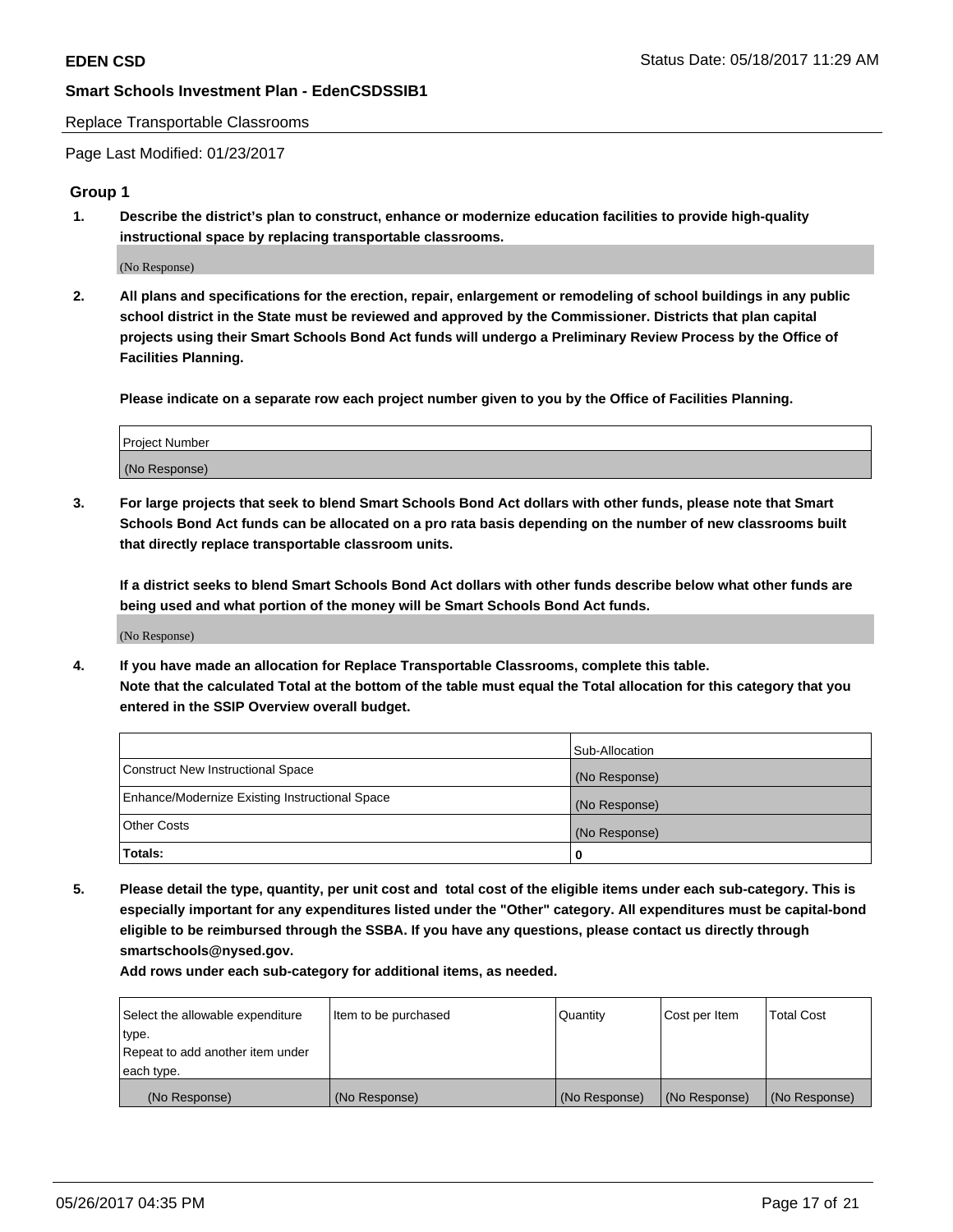### High-Tech Security Features

Page Last Modified: 01/23/2017

## **Group 1**

**1. Describe how you intend to use Smart Schools Bond Act funds to install high-tech security features in school buildings and on school campuses.**

(No Response)

**2. All plans and specifications for the erection, repair, enlargement or remodeling of school buildings in any public school district in the State must be reviewed and approved by the Commissioner. Districts that plan capital projects using their Smart Schools Bond Act funds will undergo a Preliminary Review Process by the Office of Facilities Planning.** 

**Please indicate on a separate row each project number given to you by the Office of Facilities Planning.**

| Project Number |  |
|----------------|--|
|                |  |
| (No Response)  |  |

- **3. Was your project deemed eligible for streamlined Review?**
	- Yes  $\hfill \square$  No
- **4. Include the name and license number of the architect or engineer of record.**

| Name          | l License Number |
|---------------|------------------|
| (No Response) | (No Response)    |

**5. If you have made an allocation for High-Tech Security Features, complete this table. Note that the calculated Total at the bottom of the table must equal the Total allocation for this category that you entered in the SSIP Overview overall budget.**

|                                                      | Sub-Allocation |
|------------------------------------------------------|----------------|
| Capital-Intensive Security Project (Standard Review) | (No Response)  |
| <b>Electronic Security System</b>                    | (No Response)  |
| <b>Entry Control System</b>                          | (No Response)  |
| Approved Door Hardening Project                      | (No Response)  |
| <b>Other Costs</b>                                   | (No Response)  |
| Totals:                                              | 0              |

**6. Please detail the type, quantity, per unit cost and total cost of the eligible items under each sub-category. This is especially important for any expenditures listed under the "Other" category. All expenditures must be capital-bond eligible to be reimbursed through the SSBA. If you have any questions, please contact us directly through smartschools@nysed.gov.**

| (No Response)                    | (No Response)        | (No Response) | (No Response) | (No Response)     |
|----------------------------------|----------------------|---------------|---------------|-------------------|
| each type.                       |                      |               |               |                   |
| Repeat to add another item under |                      |               |               |                   |
| type.                            |                      |               |               |                   |
| Select the allowable expenditure | Item to be purchased | Quantity      | Cost per Item | <b>Total Cost</b> |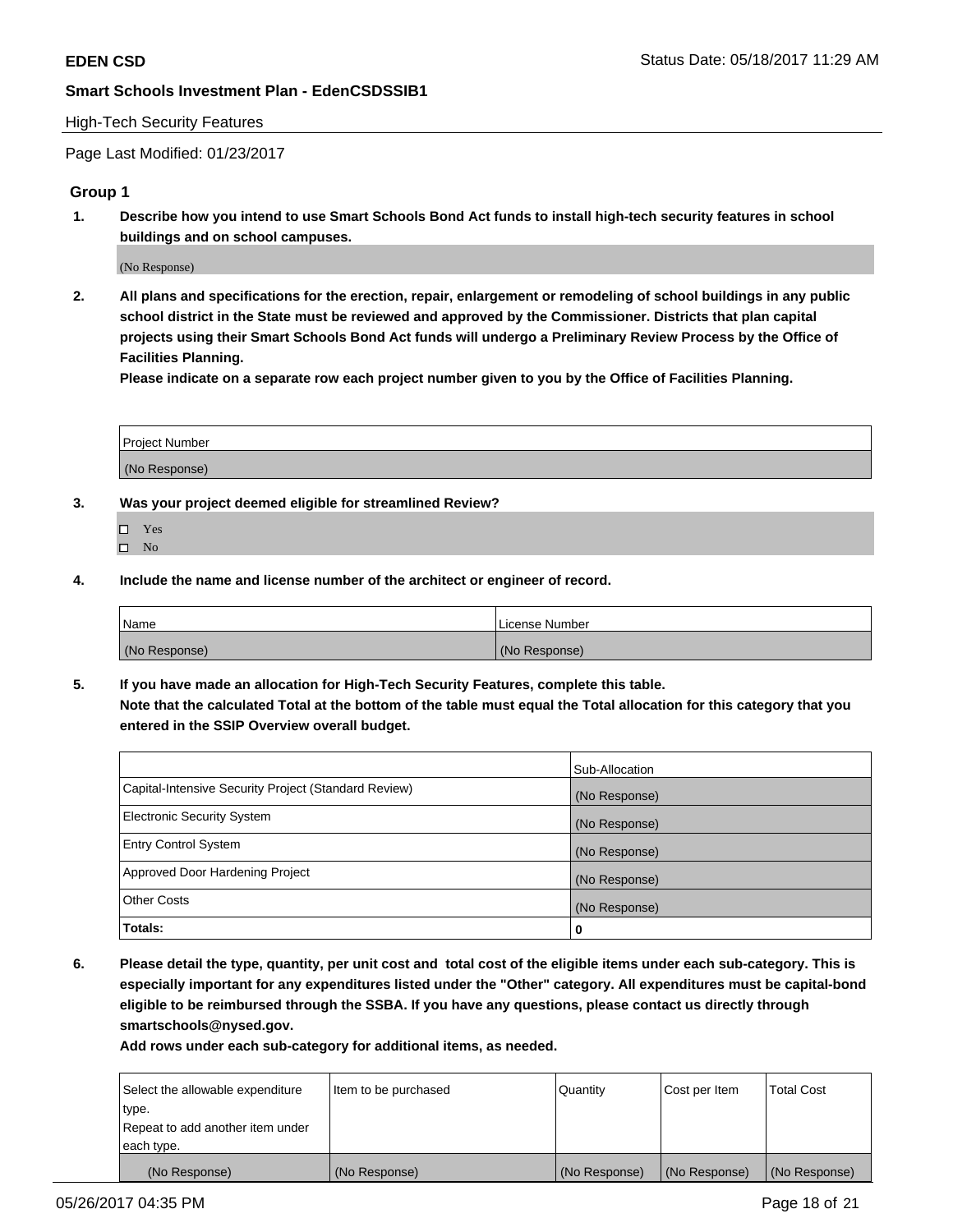# High-Tech Security Features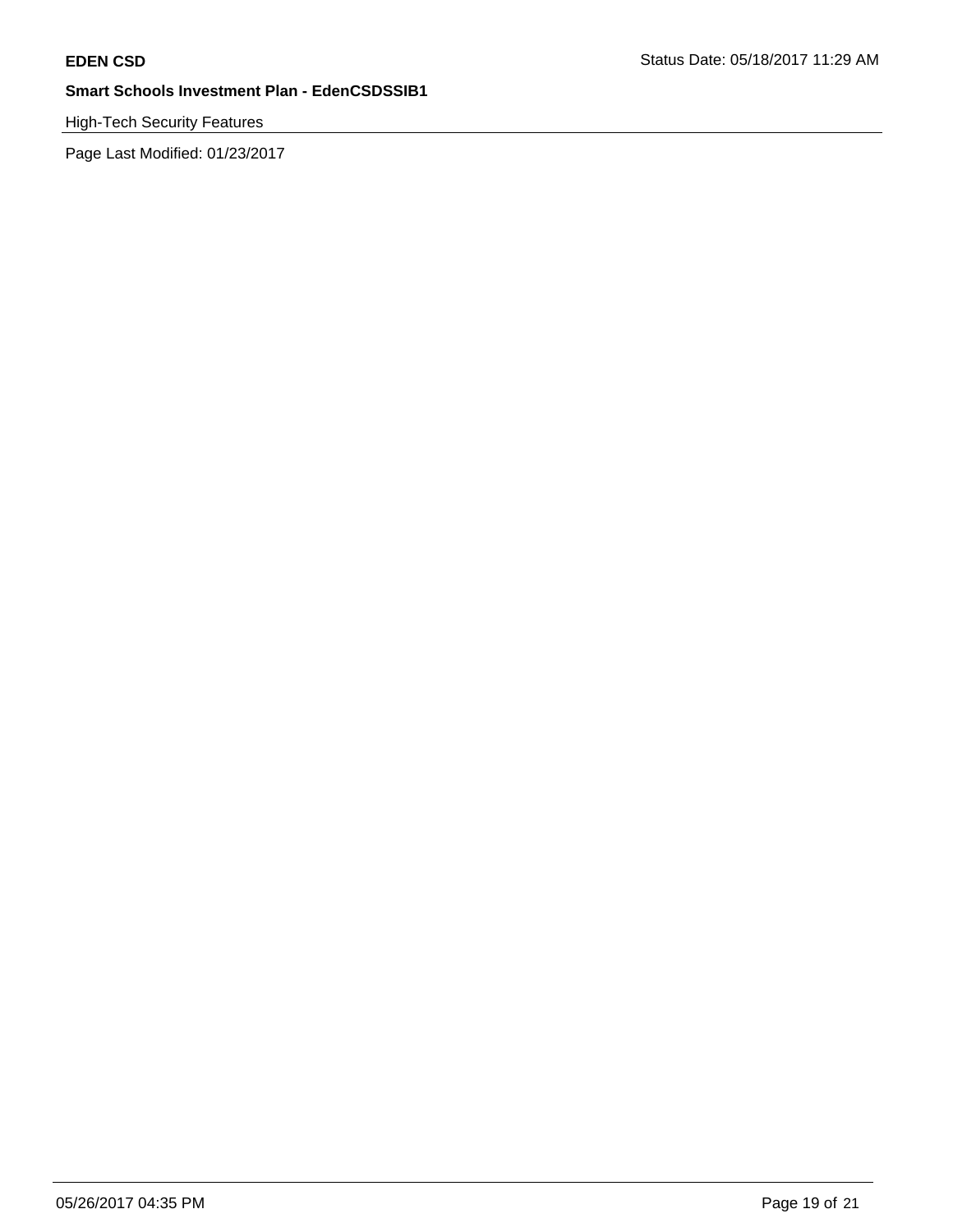Report